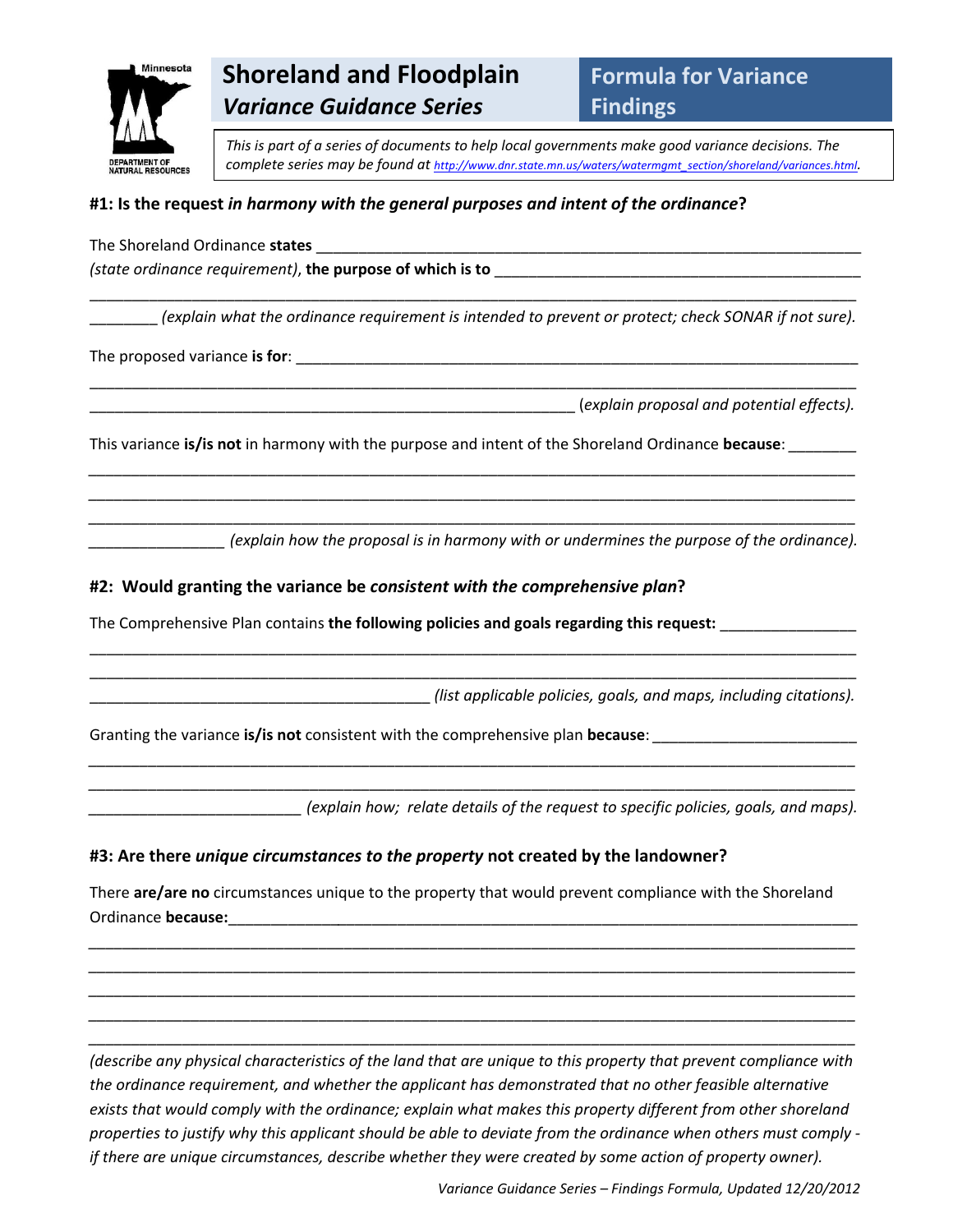## #4: Would granting the variance allow the essential character of the locality to stay the same?

Granting the variance will/will not alter the essential character of the locality because:

(explain whether the variance

would provide minimal relief or a substantial deviation from the ordinance requirement, and describe how it affects the natural appearance and ecological function of the shore or alters the flow of water across the land).

# #5: Does the property owner propose to use the property in a reasonable manner not permitted by the ordinance?

The property owner does/does not propose to use the property in a reasonable manner not permitted by the 

explain whether the applicant

has demonstrated that the proposed variance is reasonable in this location given the sensitivity of the resource being protected, any known water quality impairments, and the purposes of the ordinance requirement).

#### What is your decision? (Approve or Deny)

Remember - ALL statutory criteria MUST be satisfied to approve.